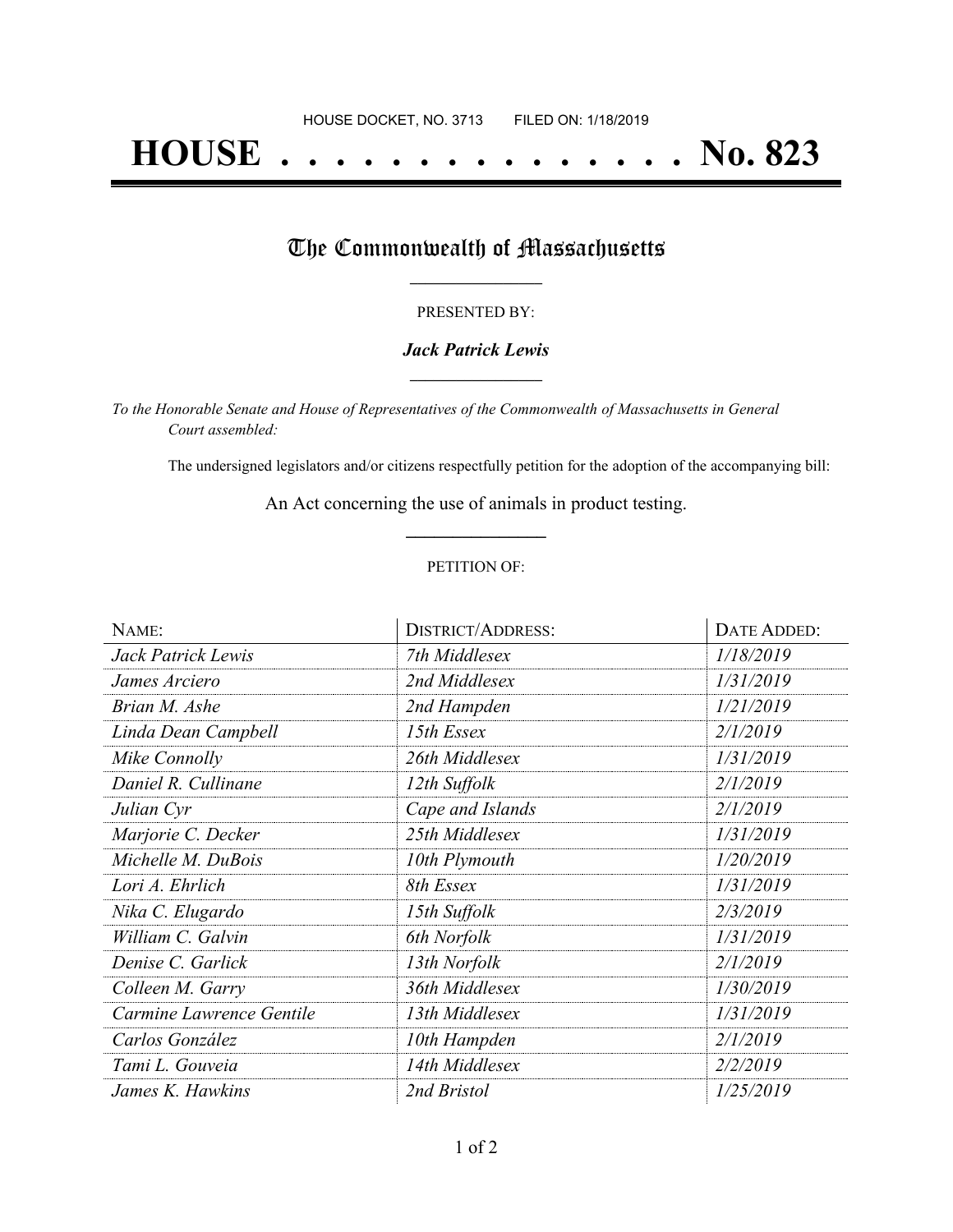| Jonathan Hecht              | 29th Middlesex                 | 1/31/2019 |
|-----------------------------|--------------------------------|-----------|
| Natalie M. Higgins          | 4th Worcester                  | 1/27/2019 |
| Kay Khan                    | 11th Middlesex                 | 1/30/2019 |
| David Henry Argosky LeBoeuf | 17th Worcester                 | 1/23/2019 |
| Jason M. Lewis              | <b>Fifth Middlesex</b>         | 1/30/2019 |
| David Paul Linsky           | 5th Middlesex                  | 1/30/2019 |
| Mark C. Montigny            | Second Bristol and Plymouth    | 1/31/2019 |
| Michael O. Moore            | Second Worcester               | 2/1/2019  |
| Brian W. Murray             | 10th Worcester                 | 1/30/2019 |
| Rebecca L. Rausch           | Norfolk, Bristol and Middlesex | 2/1/2019  |
| David Allen Robertson       | 19th Middlesex                 | 2/1/2019  |
| Maria Duaime Robinson       | 6th Middlesex                  | 1/30/2019 |
| David M. Rogers             | 24th Middlesex                 | 1/28/2019 |
| Daniel J. Ryan              | 2nd Suffolk                    | 1/29/2019 |
| Thomas M. Stanley           | 9th Middlesex                  | 2/1/2019  |
| José F. Tosado              | 9th Hampden                    | 1/23/2019 |
| John C. Velis               | 4th Hampden                    | 1/31/2019 |
| Tommy Vitolo                | 15th Norfolk                   | 1/29/2019 |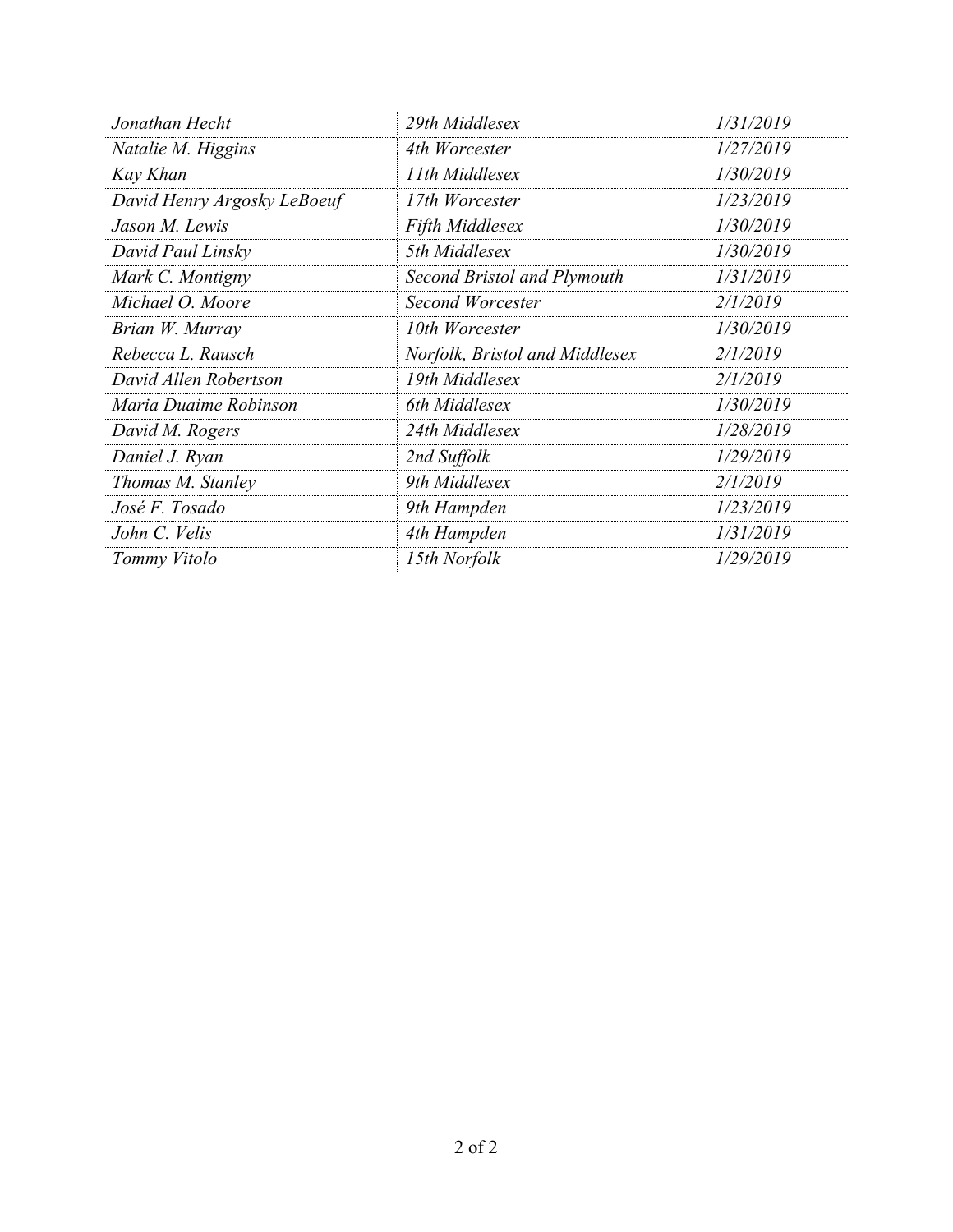## **HOUSE . . . . . . . . . . . . . . . No. 823**

By Mr. Lewis of Framingham, a petition (accompanied by bill, House, No. 823) of Jack Patrick Lewis and others relative to the use of animals in product testing. Environment, Natural Resources and Agriculture.

#### [SIMILAR MATTER FILED IN PREVIOUS SESSION SEE HOUSE, NO. *2933* OF 2017-2018.]

### The Commonwealth of Massachusetts

**In the One Hundred and Ninety-First General Court (2019-2020) \_\_\_\_\_\_\_\_\_\_\_\_\_\_\_**

**\_\_\_\_\_\_\_\_\_\_\_\_\_\_\_**

An Act concerning the use of animals in product testing.

Be it enacted by the Senate and House of Representatives in General Court assembled, and by the authority *of the same, as follows:*

- 1 Section 1: Chapter 140 of the General Laws is hereby amended by inserting after Section
- 2 174F the following new section -
- 3 (a) For the purposes of this act:

 "Alternative test method" means a test method or strategy that replaces vertebrate animal testing, when a non-animal method is available, and provides information of equivalent or better scientific quality and relevance for its intended purpose, including: methods identified by validation bodies such as the Interagency Coordinating Committee on the Validation of Alternative Methods or the Organization for Economic Co-operation and Development.

- 
- 9 Alternative test method includes, but is not limited to, computational toxicology and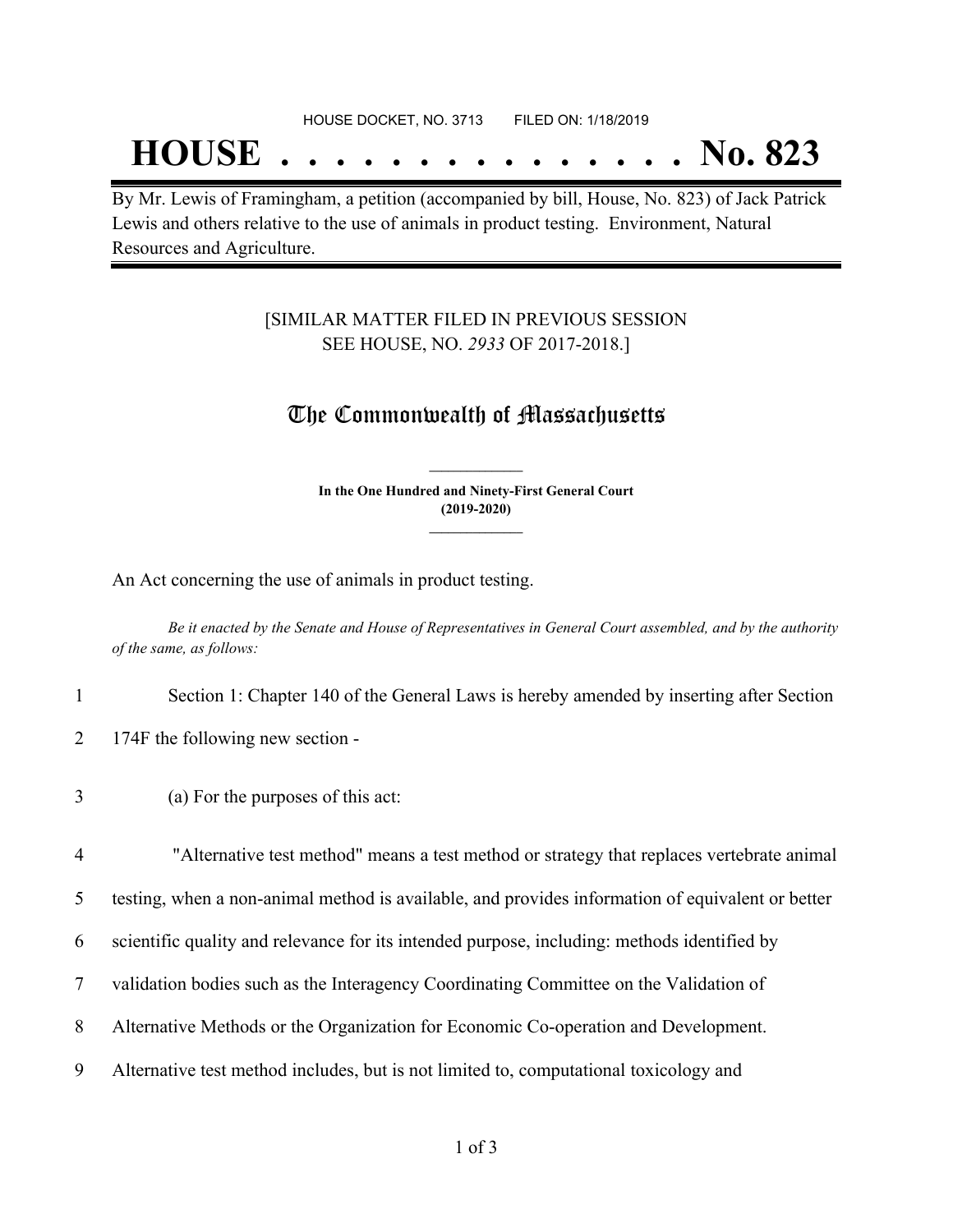| 11 | tiered testing methods; in vitro studies; and systems biology; or reduces and refines vertebrate    |
|----|-----------------------------------------------------------------------------------------------------|
| 12 | animal testing when there is no non-animal method available;                                        |
| 13 | "Animal" means any vertebrate other than humans;                                                    |
| 14 | "Contract testing facility" means any partnership, corporation, association, or other legal         |
| 15 | relationship that tests chemicals, ingredients, product formulations, or products in the State;     |
| 16 | "Manufacturer" means any partnership, corporation, association, or other legal                      |
| 17 | relationship that produces products, product formulations, chemicals, or ingredients in the State;  |
| 18 | "Medical research" means research related to the causes, diagnosis, treatment, control, or          |
| 19 | prevention of physical or mental diseases and impairments of humans and animals or related to       |
| 20 | the development of biomedical products, devices, or drugs as defined in 21 U.S.C. s.321.            |
| 21 | "Medical research" shall not include the testing of an ingredient that was formerly used in a drug, |
| 22 | tested for the drug use with traditional animal test methods to characterize the ingredient and to  |
| 23 | substantiate its safety for human use, and currently is proposed for use in a product other than a  |
| 24 | biomedical product, device, or drug;                                                                |
| 25 | "Traditional animal test method" means a process or procedure using animals to obtain               |
| 26 | information regarding the biological effects of exposure to a chemical or agent.                    |
| 27 | (b) (1) When conducting any ingredient or product testing in the State, no manufacturer or          |
| 28 | contract testing facility shall use a traditional animal test method for which an appropriate       |
| 29 | alternative test method or strategy exists. No provision of this subsection shall be construed to   |
| 30 | apply to any animal test conducted for the purposes of medical research.                            |

of 3